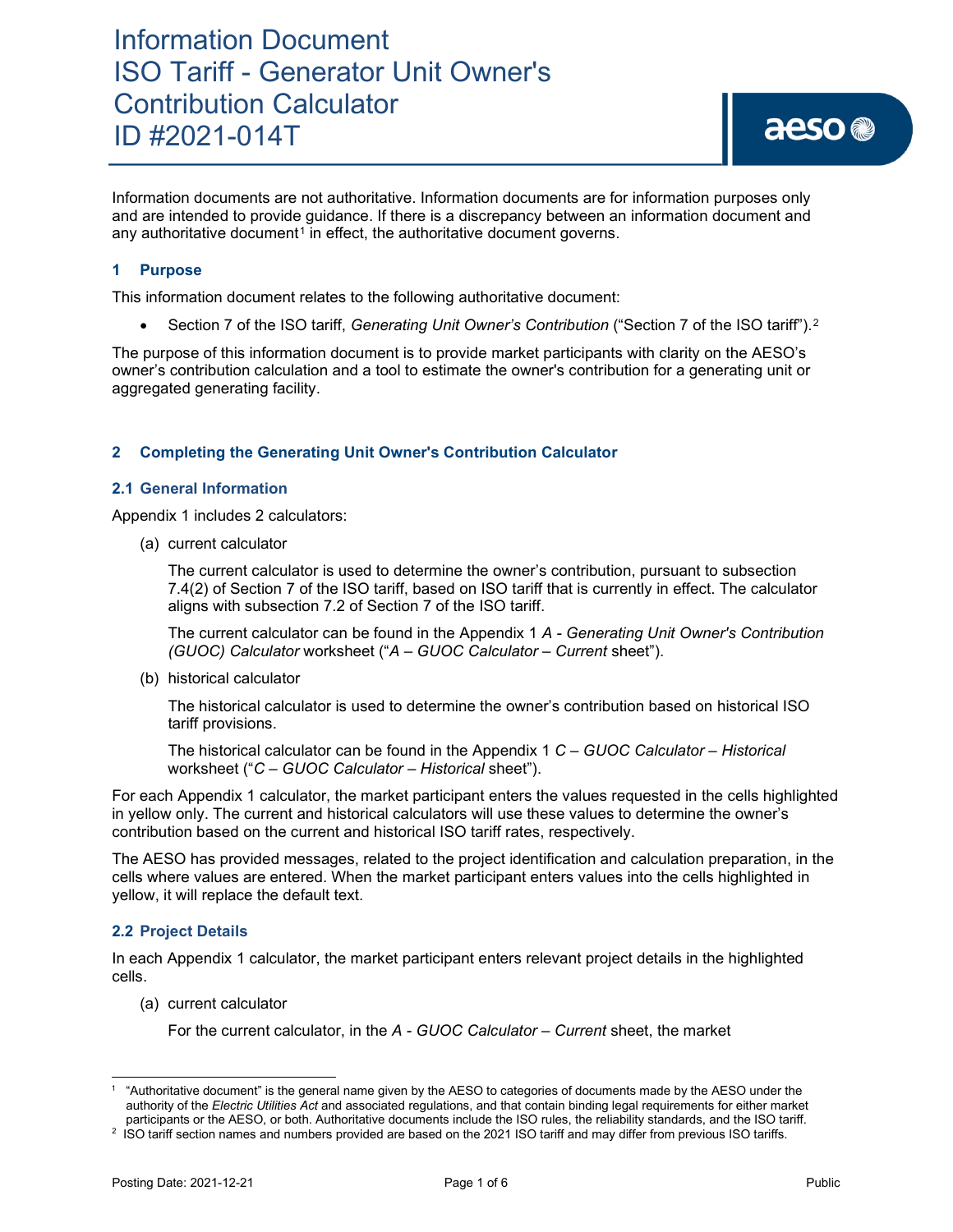## Information Document ISO Tariff - Generator Unit Owner's Contribution Calculator ID #2021-014T

participant enters the project details in rows (a), (b), (c), and (e).

In row (c), the market participant enters the maximum capability of the applicable aggregated generating facility or generating unit and the calculator uses it in accordance with subsection 7.2(a) of Section 7 of the ISO tariff.

(b) historical calculator

For the historical calculator, in the *C* - *GUOC Calculator - Historical* sheet*,* the market participant enters the project details in rows (a), (b), (d), and (f).

In row (d), the market participant enters the incremental Rate STS contract capacity increase that it requested as part of the applicable connection project and the calculator uses it in accordance with ISO tariffs that were previously in effect.

### **2.3 AESO's Planning Regions and the Owner's Contribution Rates**

In each Appendix 1 calculator, the market participant chooses the AESO planning region where its project may be located from the highlighted dropdown list.

The AESO changes its planning regions and owner's contribution rates over time. The AESO's owner's contribution rates by planning region and date range are listed in the Appendix 1 *B – Owner's Contribution Rates* worksheet.

(a) current calculator

For the current calculator, in the *A - GUOC Calculator – Current* sheet, the market participant chooses the AESO's planning region in row (d).

The current owner's contribution rates by planning region are set out in subsection 7.3(1) of Section 7 of the ISO tariff. A map of the AESO's current planning regions is available in the *AESO 2021 Long-term Outlook*.[3](#page-1-0)

(b) historical calculator

For the historical calculator, in the *C* - *GUOC Calculator - Historical* sheet*,* the market participant chooses the AESO's planning region in row (e).

#### **2.4 Owner's Contribution Calculation**

In each Appendix 1 calculator, once the information described in sections 2.3 and 2.4 of this information document is provided, the owner's contribution will be calculated in the Owner's Contribution Calculation row. The amount does not include GST.

#### **3 Owner's Contribution Invoice and Evidence**

The owner's contribution invoice the AESO issues to each legal owner of a generating unit or aggregated generating unit, in accordance with subsection 7.4(1) of section 7 of the ISO tariff, will include GST.

Accordingly, the AESO considers the after-tax owner's contribution payment amount when assessing the evidence that the legal owner provides the AESO, in accordance with subsection 3.6(8) of Section 3 of the ISO tariff, *System Access Service Requests*.

### **Appendix**

[Appendix 1 - Generating Unit Owner's Contribution \(GUOC\) Calculator Excel Workbook](https://www.aeso.ca/assets/linkfiles/2021-014T-Appendix-1-Generating-Unit-Owners-Contribution-GUOC-Calculator-Excel-Workbook-v2.xlsx)

<span id="page-1-0"></span><sup>3</sup> AESO, *AESO 2021 Long-term Outlook*, Posted: June 29, 2021, Available o[n www.aeso.ca.](http://www.aeso.ca/)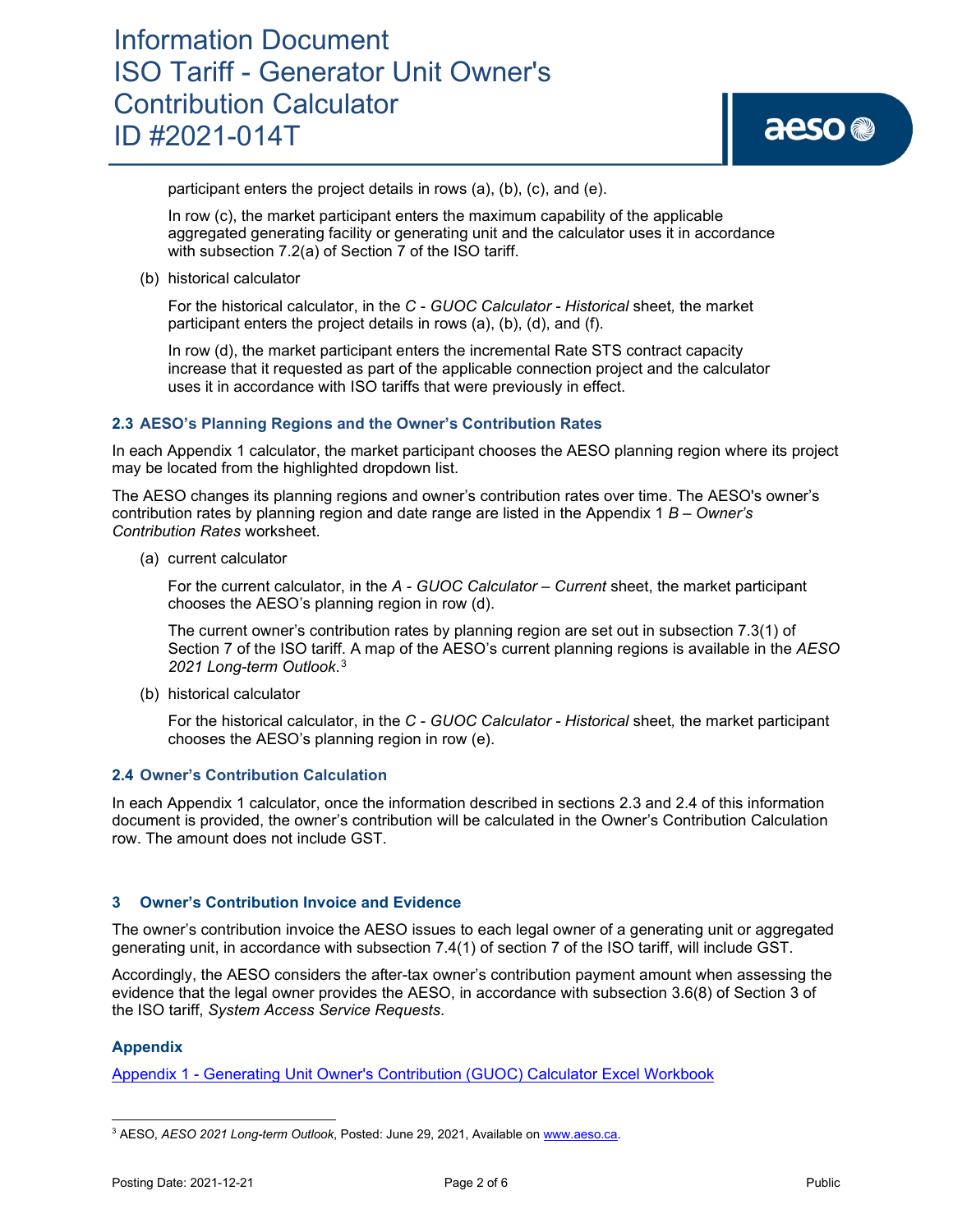## Information Document ISO Tariff - Generator Unit Owner's Contribution Calculator ID #2021-014T

### **Revision History**

| <b>Date</b> | <b>Description of Change</b>                                                                                                                                                                    |  |  |  |  |
|-------------|-------------------------------------------------------------------------------------------------------------------------------------------------------------------------------------------------|--|--|--|--|
|             | Administrative updates including adding in applicable ISO tariff subsection references.                                                                                                         |  |  |  |  |
| 2021-12-21  | Addition of Appendix 1 C - GUOC Calculator - Historical worksheet and related<br>information that calculates the owner's contribution based on historical rates and<br>calculation methodology. |  |  |  |  |
|             | Addition of GST information as it relates to the owner's contribution calculation.                                                                                                              |  |  |  |  |
| 2021-01-01  | Initial release                                                                                                                                                                                 |  |  |  |  |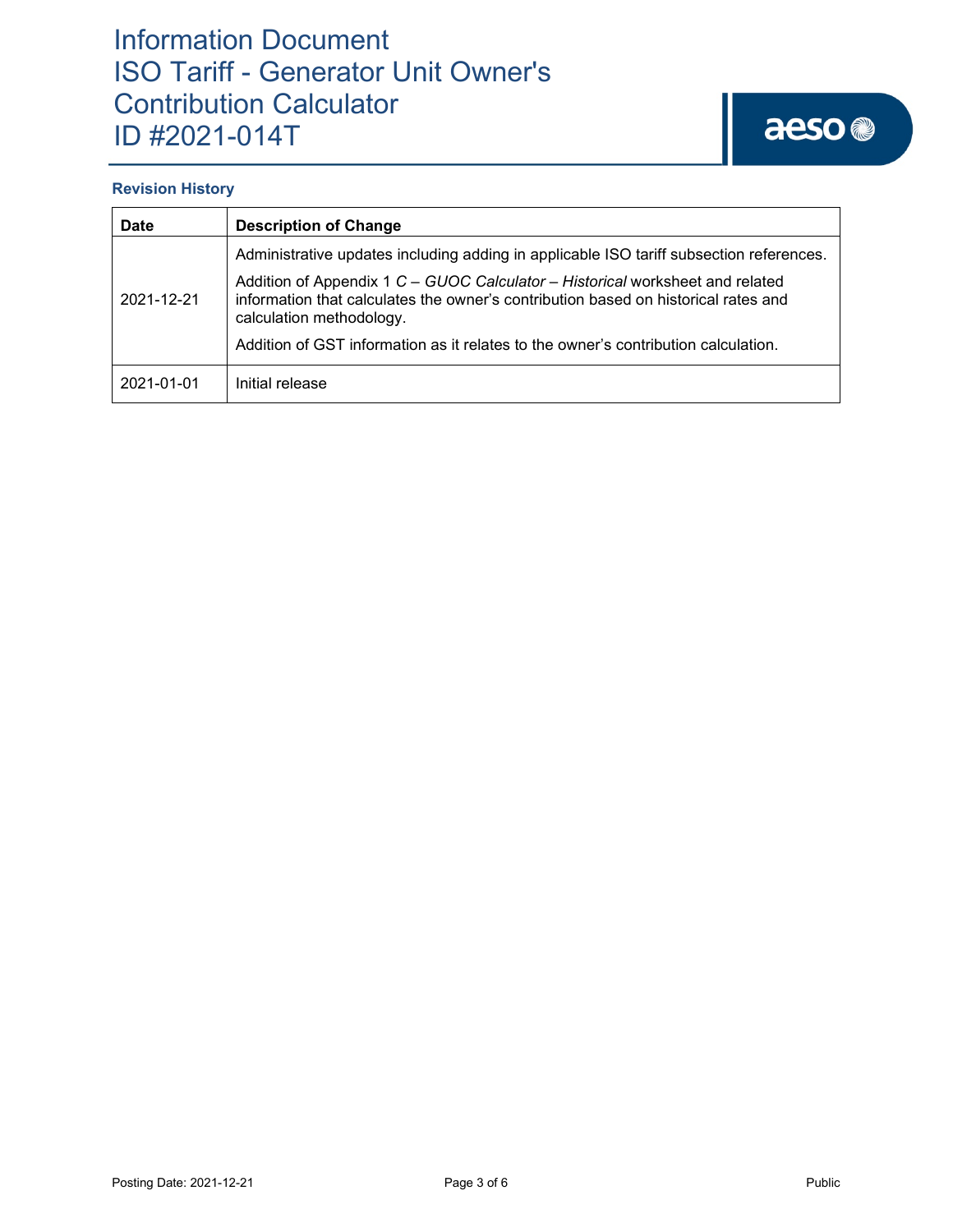## Information Document Generator Unit Owner's Contribution **Calculator** ID #2021-014T



### **Attachment A - Generating Unit Owner's Contribution (GUOC) Calculator for Current Rates**

AESO Tariff: 2021 Effective: Jan 01, 2021 To: Current

Market participant: *Name of Market Participant* Project name: *Project Name* Project number (if applicable): *Project Number* Prepared by: *Name of Preparer* Owner of the generating unit (If different from MP): *Name of GFO* Date: *Date Prepared*

| <b>Line</b> | <b>GUOC Calculator</b>                               |  |
|-------------|------------------------------------------------------|--|
| (a`         | Date of commercial operation                         |  |
| (b)         | Contract capacity start date                         |  |
| (c)         | Maximum capability (MW)                              |  |
| (d)         | AESO's planning region where project will be located |  |
| (e)         | Owner's contribution previously paid (if any)        |  |

| (f) $\vert$ Owner's contribution rate by selected planning region Select the planning region in cell E28 |                                                      |
|----------------------------------------------------------------------------------------------------------|------------------------------------------------------|
| (g) <b>Owner's Contribution Calculation</b>                                                              | Fill in cell E27 & select the planning region in E28 |

*Please note the AESO includes GST when invoicing and assessing the legal owner's ability to pay its owner's contribution.*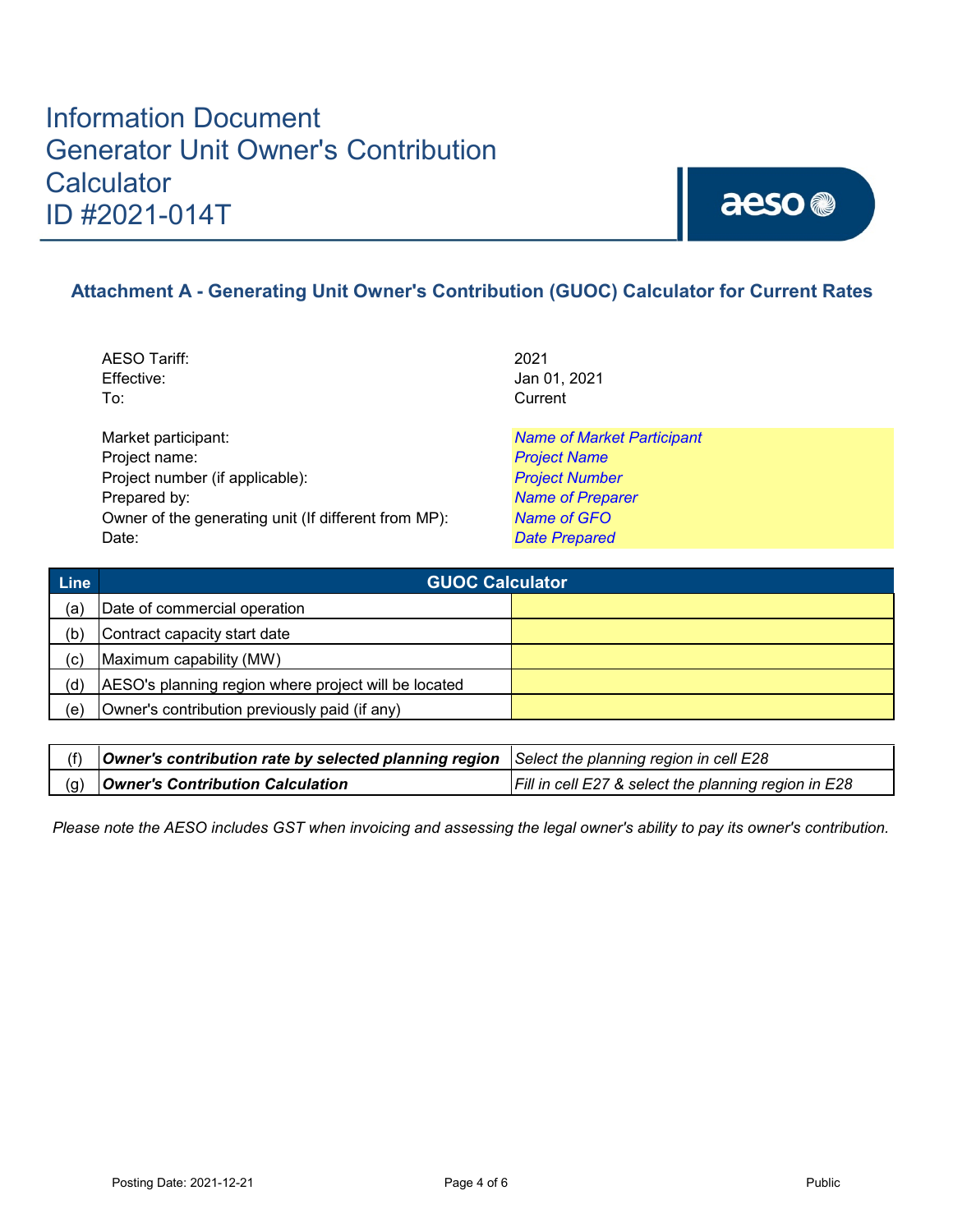### Information Document Generator Unit Owner's Contribution **Calculator** ID #2021-014T

# aeso<sup>®</sup>

| <b>Effective</b> | Owner's Contribution Rate by AESO's Planning Regions (\$/MW) |                  |                 |           |          |          |          |
|------------------|--------------------------------------------------------------|------------------|-----------------|-----------|----------|----------|----------|
| <b>Dates</b>     | <b>Northwest</b>                                             | <b>Northeast</b> | <b>Edmonton</b> | 'Central. | East     | Calgary  | South    |
| Before 2006      | \$0                                                          | \$0              | \$0             | \$0       | \$0      | \$0      | \$0      |
| 12006-2007       | \$10,000                                                     | \$50,000         | \$31,300        | \$10,000  | \$20,200 | \$10,000 | \$20,100 |
| 2008-2009        | \$10,000                                                     | \$50,000         | \$32,500        | ΝA        | NA       | \$10,000 | \$28,100 |
| 2010-2011        | \$10,000                                                     | \$50,000         | \$32,500        | \$22,400  | NA       | \$10,000 | \$25,000 |
| 2012-2013        | \$10,000                                                     | \$50,000         | \$32,500        | \$22,400  | NA       | \$10,000 | \$25,000 |
| 2014-2020        | \$10,000                                                     | \$50,000         | \$32,500        | \$22,400  | NA       | \$10,000 | \$25,000 |
| 2021             | \$10,000                                                     | \$20,000         | \$30,000        | \$50,000  | NA       | \$40,000 | \$20,000 |

### **Attachment B - Owner's Contribution Rates**